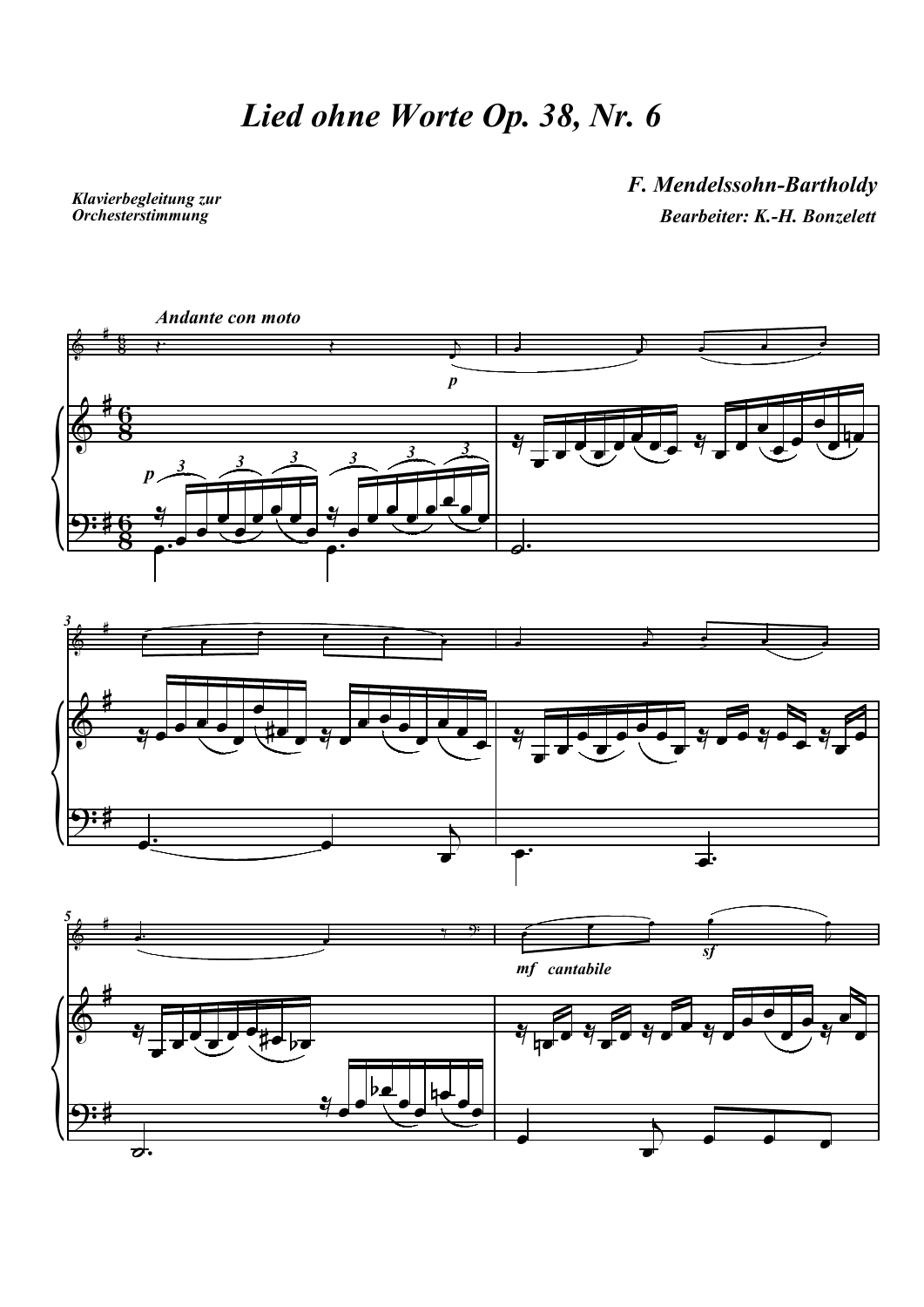







2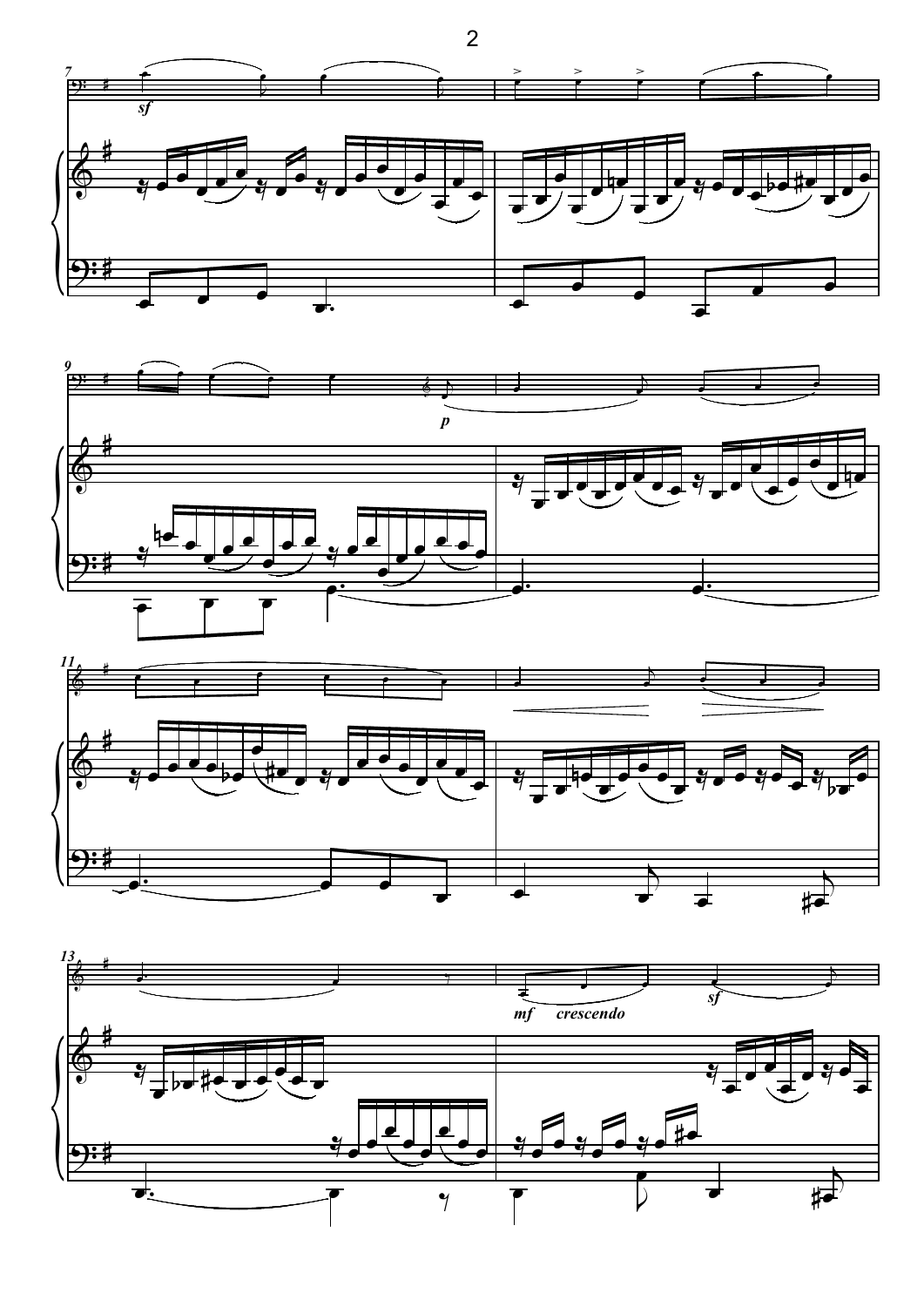







3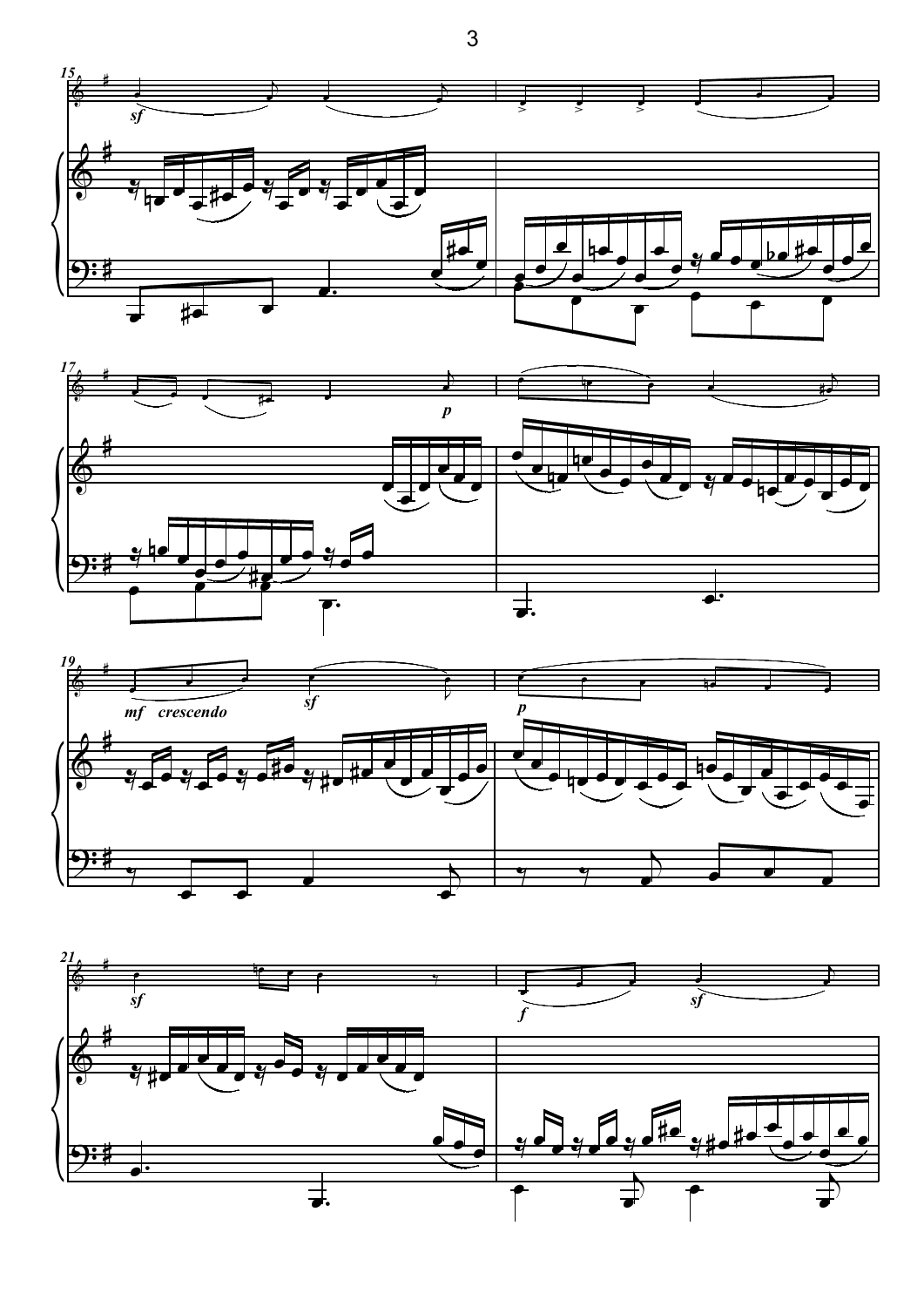







4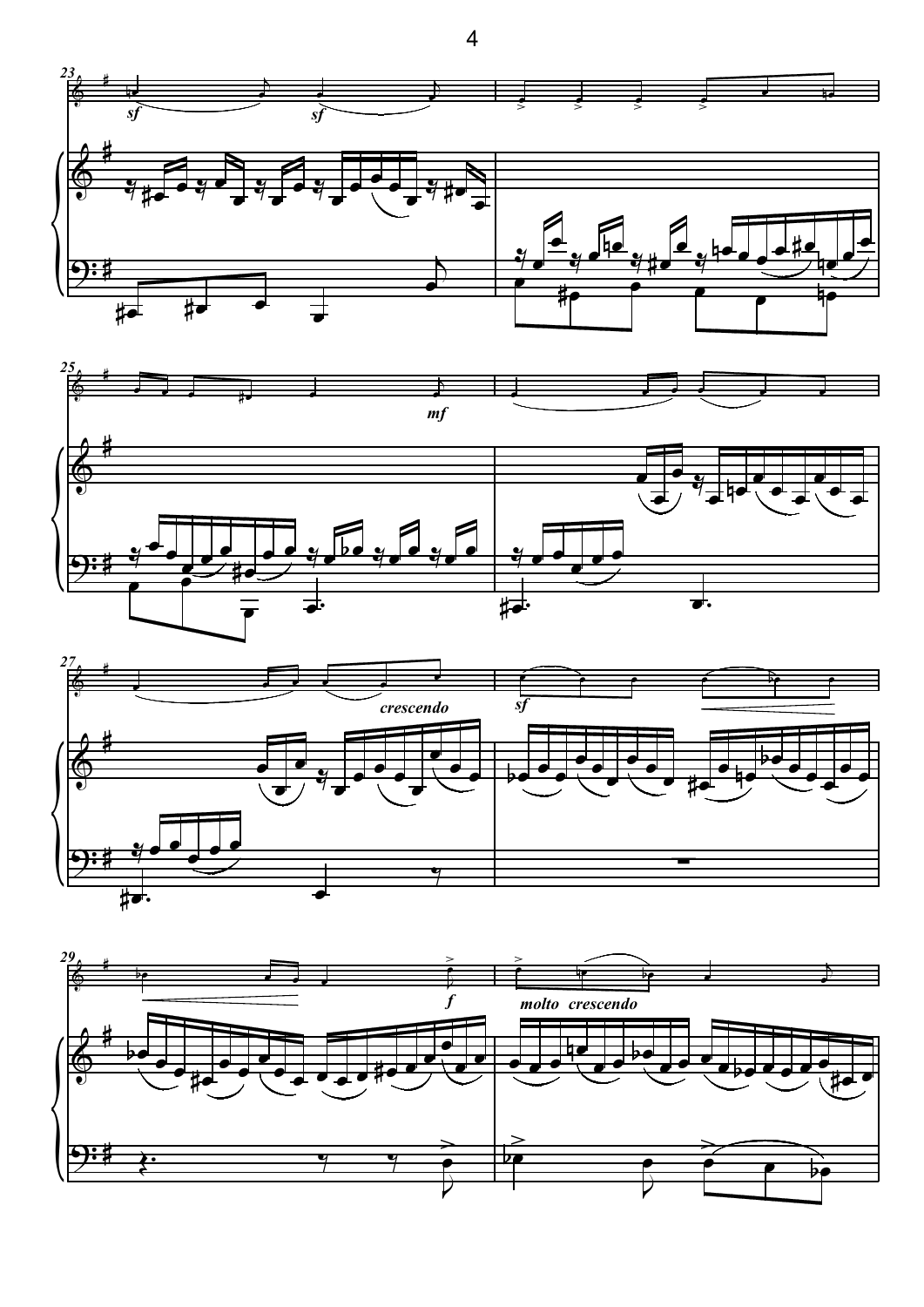

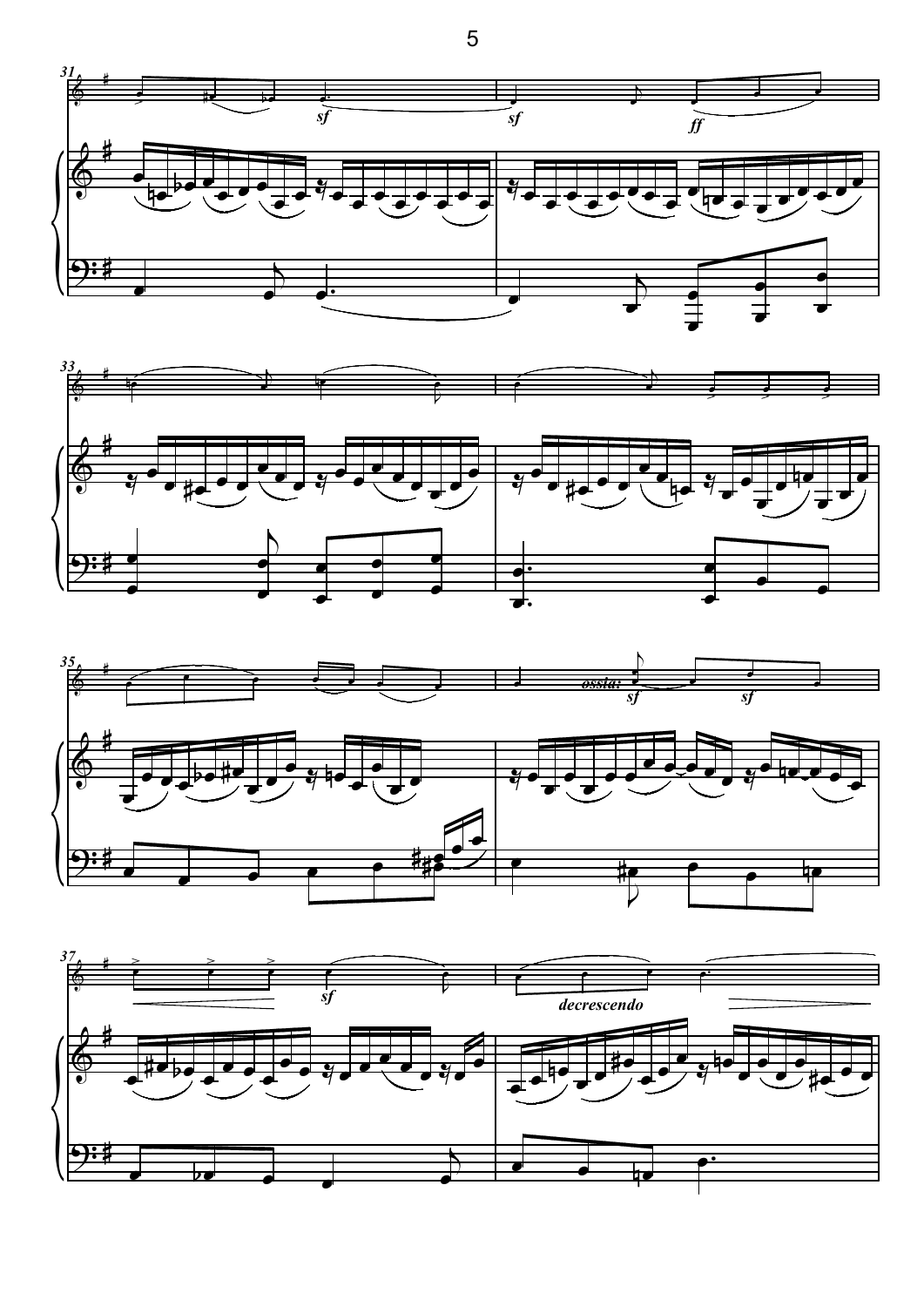